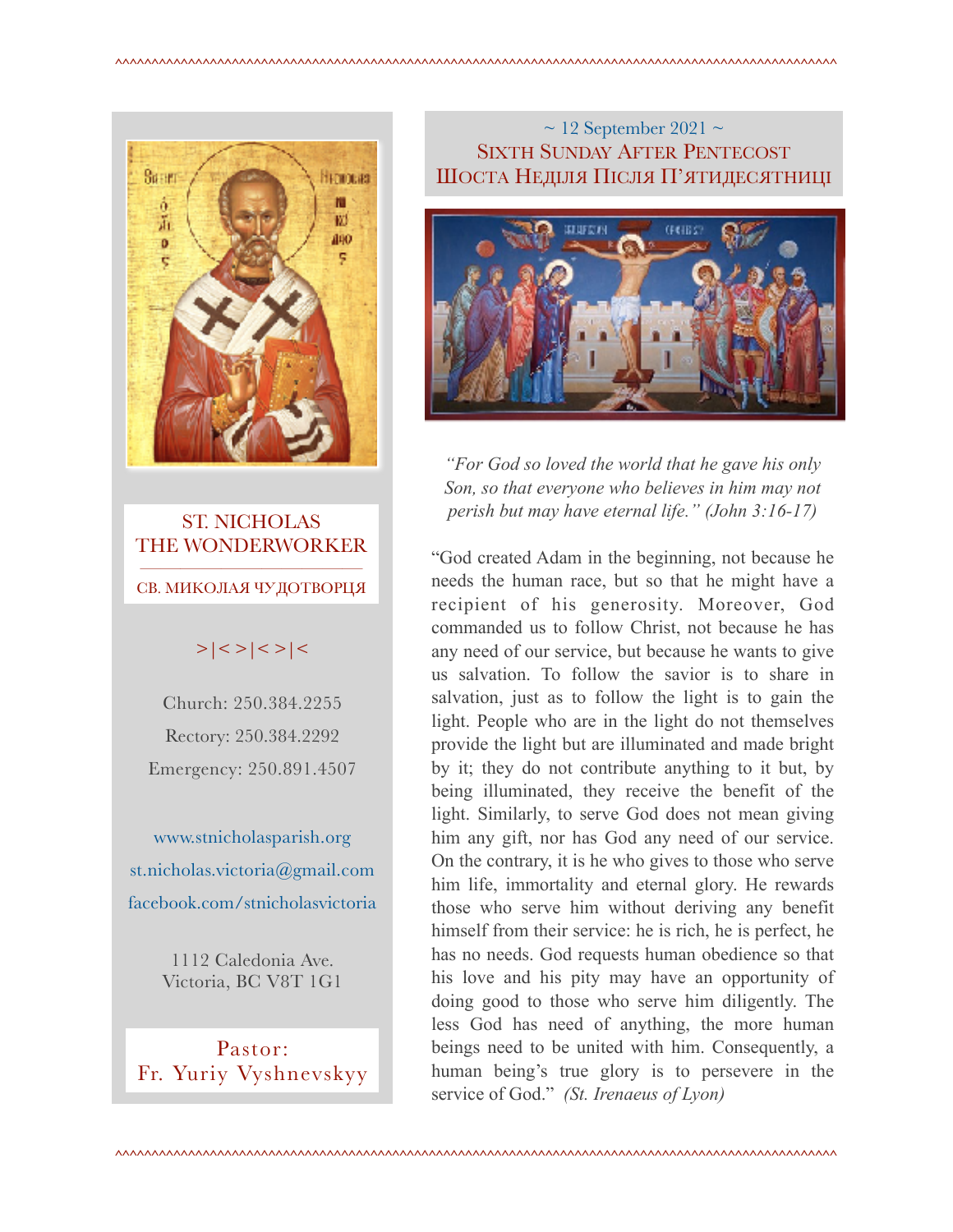| <b>SUNDAY HYMNS</b>                                                                                                                                                         |                |                                                                        |                                                                                                                                                                                 |  |
|-----------------------------------------------------------------------------------------------------------------------------------------------------------------------------|----------------|------------------------------------------------------------------------|---------------------------------------------------------------------------------------------------------------------------------------------------------------------------------|--|
| <b>OPENING HYMN</b>                                                                                                                                                         |                | Вихваляйте, Доли Гори / Let Us All Say. pg. 336-337                    |                                                                                                                                                                                 |  |
| <b>COMMUNION HYMN</b>                                                                                                                                                       |                | Пливи Світами / Let All Creation. pg. 256-257                          |                                                                                                                                                                                 |  |
| <b>CLOSING HYMN</b>                                                                                                                                                         |                | Наче Повний Голос Дзвону/Having Shared Your Lovng Kindness pg. 270-271 |                                                                                                                                                                                 |  |
| <b>SUNDAY &amp; DAILY SCHEDULE</b>                                                                                                                                          |                |                                                                        |                                                                                                                                                                                 |  |
| SUNDAY, Sep 12                                                                                                                                                              |                | Divine Liturgy of St. John Chrysostom - ONLINE<br>10 AM                |                                                                                                                                                                                 |  |
| MONDAY, Sep 13                                                                                                                                                              |                | <b>NO SERVICES</b>                                                     |                                                                                                                                                                                 |  |
| <b>TUESDAY, Sep 14</b>                                                                                                                                                      |                | <b>Exaltation of the Holy Cross - Divine Liturgy</b><br><b>9 AM</b>    |                                                                                                                                                                                 |  |
| WEDNESDAY, Sep 15                                                                                                                                                           |                | <b>9 AM</b><br>Divine Liturgy of St. John Chrysostom                   |                                                                                                                                                                                 |  |
| THURSDAY, Sep 16                                                                                                                                                            |                | 9 AM<br>Divine Liturgy of St. John Chrysostom                          |                                                                                                                                                                                 |  |
| FRIDAY, Sep 17                                                                                                                                                              |                | Divine Liturgy of St. John Chrysostom<br>9 AM                          |                                                                                                                                                                                 |  |
| SATURDAY, Sep 18                                                                                                                                                            |                | <b>NO SERVICES</b>                                                     |                                                                                                                                                                                 |  |
| SUNDAY, Sep 19                                                                                                                                                              |                |                                                                        | Divine Liturgy of St. John Chrysostom - ONLINE<br>10 AM                                                                                                                         |  |
| NOTE: to request a Divine Liturgy, please speak with Fr. Yuriy                                                                                                              |                |                                                                        |                                                                                                                                                                                 |  |
| <b>SEPTEMBER 5 DONATIONS</b><br><b>SUNDAY EPISTLE</b>                                                                                                                       |                |                                                                        |                                                                                                                                                                                 |  |
| <b>DATE</b>                                                                                                                                                                 | <b>READING</b> |                                                                        | Loose collection: \$11.70; Envelope collection:<br>\$660.00; Pre-authorized donations Aug 30 to Sept 5:<br>\$380.00; Canada Helps online donations Aug 30 to<br>Sept 5: \$24.13 |  |
| SUNDAY, Sep 12                                                                                                                                                              | Gal 6:11-18    |                                                                        |                                                                                                                                                                                 |  |
| SUNDAY, Sep 19                                                                                                                                                              | Gal 2:16-20    |                                                                        |                                                                                                                                                                                 |  |
| SUNDAY, Sep 26                                                                                                                                                              | 2 Cor 9:6-11   |                                                                        | TOTAL: \$1,075.83<br>May God bless and reward you abundantly for your                                                                                                           |  |
| SUNDAY, Oct 3                                                                                                                                                               |                | 2 Cor 11:31-12:9                                                       | generosity!                                                                                                                                                                     |  |
| DONATE ONLINE - www.canadahelps.org/en/dn/45460                                                                                                                             |                |                                                                        |                                                                                                                                                                                 |  |
| PASTORAL MINISTRY & HOLY MYSTERIES                                                                                                                                          |                |                                                                        |                                                                                                                                                                                 |  |
| given to the parish priest, and he should be contacted before any other arrangements are made<br>Apostolic Administrator $\sim$ Bishop David Motiuk $\sim$ www.nweparchy.ca |                |                                                                        |                                                                                                                                                                                 |  |
|                                                                                                                                                                             |                |                                                                        |                                                                                                                                                                                 |  |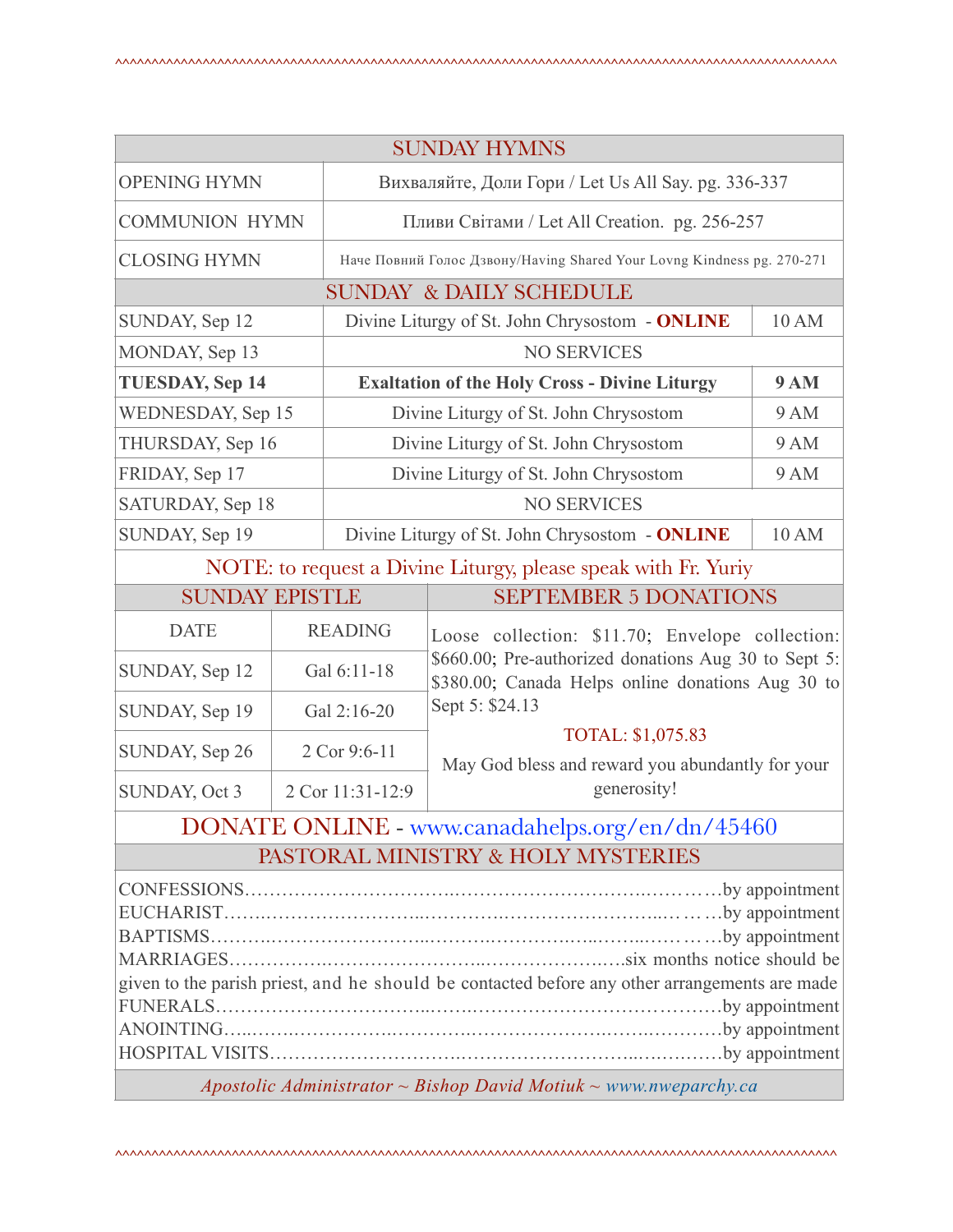#### ANNOUNCEMENTS

**HAPPY BIRTHDAY** to CAROLINE SMUDY and all those who celebrated their birthdays this past week. May the Lord Our God continue to bless you abundantly and the Holy Mother of God protects you at all times. Многая Літа!

**CONFESSIONS** - if you would like to come to confession please contact Fr. Yuriy at 250.891.4507 or [st.nicholas.victoria@gmail.com](mailto:st.nicholas.victoria@gmail.com)

**PRAYER REQUEST -** Please keep in your prayers SYLVIA KELLY, CHARLOTTE & ED KRAKOWSKI, RICHARD NEWBERRY, LANCE DELVES, ANNE DRAPACK, PETER IWANUCK, LEO VANDERVEN, ED SALYN and other members of our parish, our family and friends who are ailing, in hospitals, nursing homes and those who are not able to join actively in their community.

**EASTERN CHRISTIAN TRADITION** - learn more about Eastern Christian Tradition from the Newman Theological College. The program provides an introduction to the rich tradition of the Eastern Christian faith. Participants will explore their faith through the study of the Theology of Eastern Christianity, Worship and Spirituality of the Eastern Catholic Churches, Praying with Icons, and The Holy Mysteries, the terminology for what the West calls the Sacraments. For more information go to <https://newman.edu/ccs>

**BEQUESTS & WILLS** - Leaving a bequeath is a process of giving a donation through your will. It is simply a distribution from your estate to a charitable organization through your last will and testament. It can be as small or as large a donation as you wish. It is important that you talk to your lawyer about the process. In your kindness please remember St Nicholas the Wonderworker Ukrainian Catholic Church in your bequeath and will. If anyone wishes to make such a bequeath in their will, the following clause may be included or added to a will: "I give, devise, and bequeath to **St Nicholas the Wonderworker Ukrainian Catholic Parish -** *1112 Caledonia Avenue, Victoria BC, V8T 1G1*, the sum of \$  $\qquad$  (or  $\qquad$  % of my estate), to be used for the benefit of the parish and it's pastoral activities."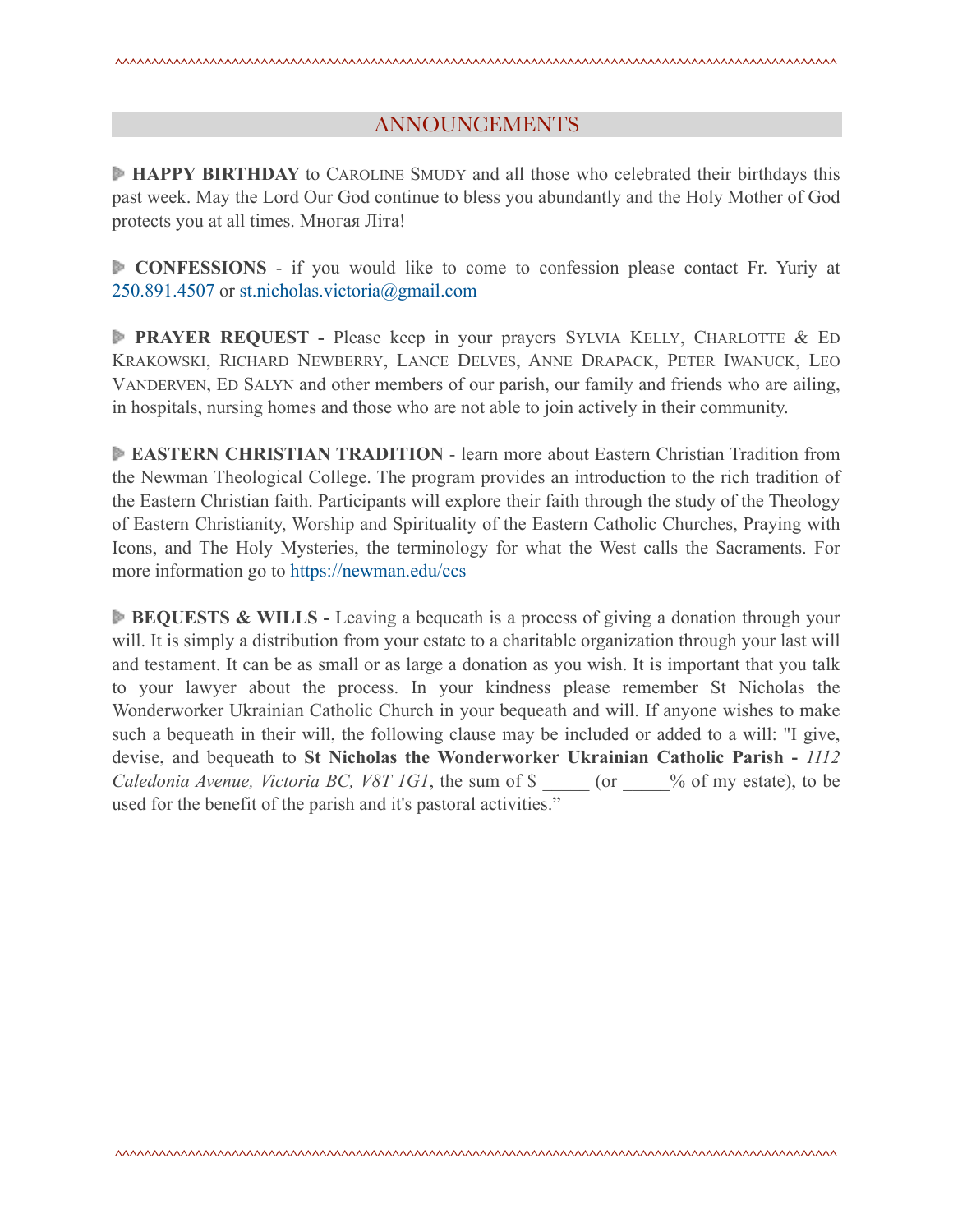### DIVINE LITURGY PROPERS

*The Divine Liturgy of our Father among the Saints John Chrysostom. Scripture readings from the New Testament are taken from the New Revised Standard Version Catholic Edition. Українською - у перекладі Івана Хоменка.* 

**Troparion, Tone 7:** By Your cross You destroyed death;\* You opened Paradise to the thief;\* You changed the lamentation of the myrrh-bearers to joy,\* and charged the apostles to proclaim\* that You are risen, O Christ our God,\* offering great mercy to the world.

**Troparion, Tone 4:** Your nativity, O Virgin Mother of God,\* has made joy known to all the world,\* for from you dawned the Sun of Righteousness, Christ our God.\* He abolished the curse and gave the blessing;\* and by making death of no effect He bestowed on us eternal life.

**Glory: Kontakion, Tone 7:** No longer shall the dominion of death be able to hold humanity,\* for Christ went down shattering and destroying it s powers.\* Hades is bound.\* The prophets exult with one voice.\* The Saviour has come for those with faith, saying:\* "Come forth, O faithful, to the resurrection!"

**Now: Kontakion, Tone 4:** By your birth, O immaculate one,\* Joachim and Anna were freed from the reproach of childlessness,\* and Adam and Eve\* from the corruption of death.\* And your people, redeemed from the guilt of their sins,\* celebrate as they cry out to you:\* "The barren one gives birth to the Mother of God\* and nourisher of our life."

**Prokeimenon, Tone 6:** Save Your people, O Lord, \* and bless Your inheritance. *Verse:* Unto You I will cry, O Lord, my God, lest You turn from me in silence. *(Psalm27:9,1)*

**Prokeimenon, Tone 3:** *Verse:* My soul magnifies the Lord, and my spirit has rejoiced in God my Saviour.

**Epistle - Galatians 6:11-18 - A reading from the Epistle of the Holy Apostle Paul to the Galatians.** Brothers and Sisters, see what large letters I make when I am writing in my own hand! It is those who want to make a good showing in the flesh that try to compel you to be circumcised - only that they may not be persecuted for the cross of Christ. Even the circumcised do not themselves obey the law, but they want you to be circumcised so that they may boast about your flesh. May I never boast of anything except the cross of our Lord Jesus Christ, by which the world has been crucified to me, and I to the world. For neither circumcision nor uncircumcision is anything; but a new creation is everything! As for those who will follow this rule - peace be upon them, and mercy, and upon the Israel of God. From now on, let no one make trouble for me; for I carry the marks of Jesus branded on my body. May the grace of our Lord Jesus Christ be with your spirit, brothers and sisters. Amen.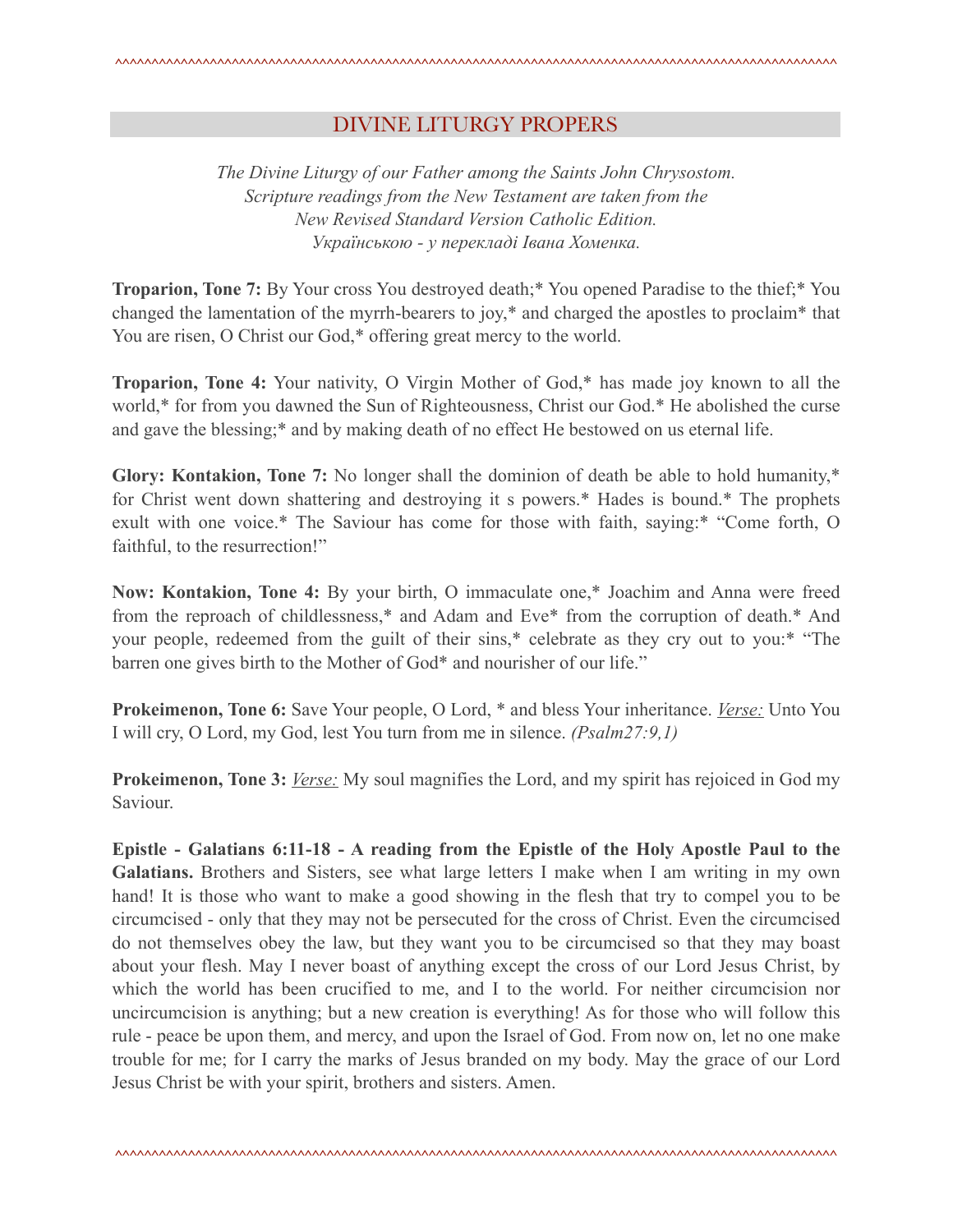**Alleluia, Tone 1:** *Verse:* I have exalted one chosen from the people and with my holy oil anointed him. *Verse:* My hand shall always be with him and my arm shall make him strong. *(Psalm 88:20-21,22) Verse:* Hear, O daughter, and see, and incline your ear. *(Psalm 44:11)*

Gospel - John 3:13-17 - The Lord said, "No one has ascended into heaven except the one who descended from heaven, the Son of Man. And just as Moses lifted up the serpent in the wilderness, so must the Son of Man be lifted up, that whoever believes in him may have eternal life. "For God so loved the world that he gave his only Son, so that everyone who believes in him may not perish but may have eternal life. "Indeed, God did not send the Son into the world to condemn the world, but in order that the world might be saved through him."

*Instead of* **"It is truly..."** *we sing:* O my soul, magnify the Virgin Mary, born from a barren womb. *And the Irmos:* Virginity is alien to mothers\* and childbearing is foreign to virgins;\* yet in you, O Mother of God, both of them came together.\* Therefore we and all the nations of the earth\* without ceasing magnify you.

**Communion Hymn:** Praise the Lord from the heavens;\* praise Him in the highest. *(Psalm 148:1)*\* I will take the cup of salvation;\* and I will call upon the name of the Lord. *(Psalm 115:13)*\* Alleluia, alleluia,\* alleluia.

## **>|< >|< >|<**

**Тропар, глас 7:** 3нищив Ти хрестом Твоїм смерть,\* відчинив розбійникові рай,\* мироносицям плач на радість перемінив\* і апостолам звелів проповідувати,\* що воскрес Ти, Христе Боже,\* даючи світові велику милість.

**Тропар глас 4:** Різдво твоє, Богородице Діво, радість звістило всій вселенній, з тебе бо засяяло Сонце правди – Христос Бог наш. Він, розрушивши клятву, дав благословення і, ударемнивши смерть, дарував нам життя вічне.

**Слава: Кондак, глас 7:** Вже більше влада смерти не зможе людей держати,\* зійшов бо Христос, знищивши і знівечивши сили її,\* зв'язується ад,\* пророки ж однодушно радіють.\* З'явився Спас тим, що вірують, промовляючи:\* Виходьте, вірні, до воскресіння.

**І нині: Кондак, глас 4:** Йоаким і Анна з неслави бездітности і Адам і Єва від тління смерти визволилися, Пречиста, у святім різдві твоїм. Його празнують люди твої, з провини прогрішень ізбавлені, як кличуть до тебе: Неплідна родить Богородицо і кормительку Життя нашого.

**Прокімен, глас 6:** Спаси, Господи, людей Твоїх і благослови спадкоємство Твоє. *Cтих:* До Тебе, Господи, взиватиму; Боже мій, не відвертайсь мовчки від мене.

**Прокімен, глас 3:** *Cтих:* Величає душа моя Господа, і дух мій радіє в Бозі, Спасі моїм.

**Апостол - Галатів 6:11-18 - До Галатів Послання Святого Апостола Павла Читання:** Браття і сестри, погляньте, якими великими буквами я написав вам своєю рукою! Усі ті,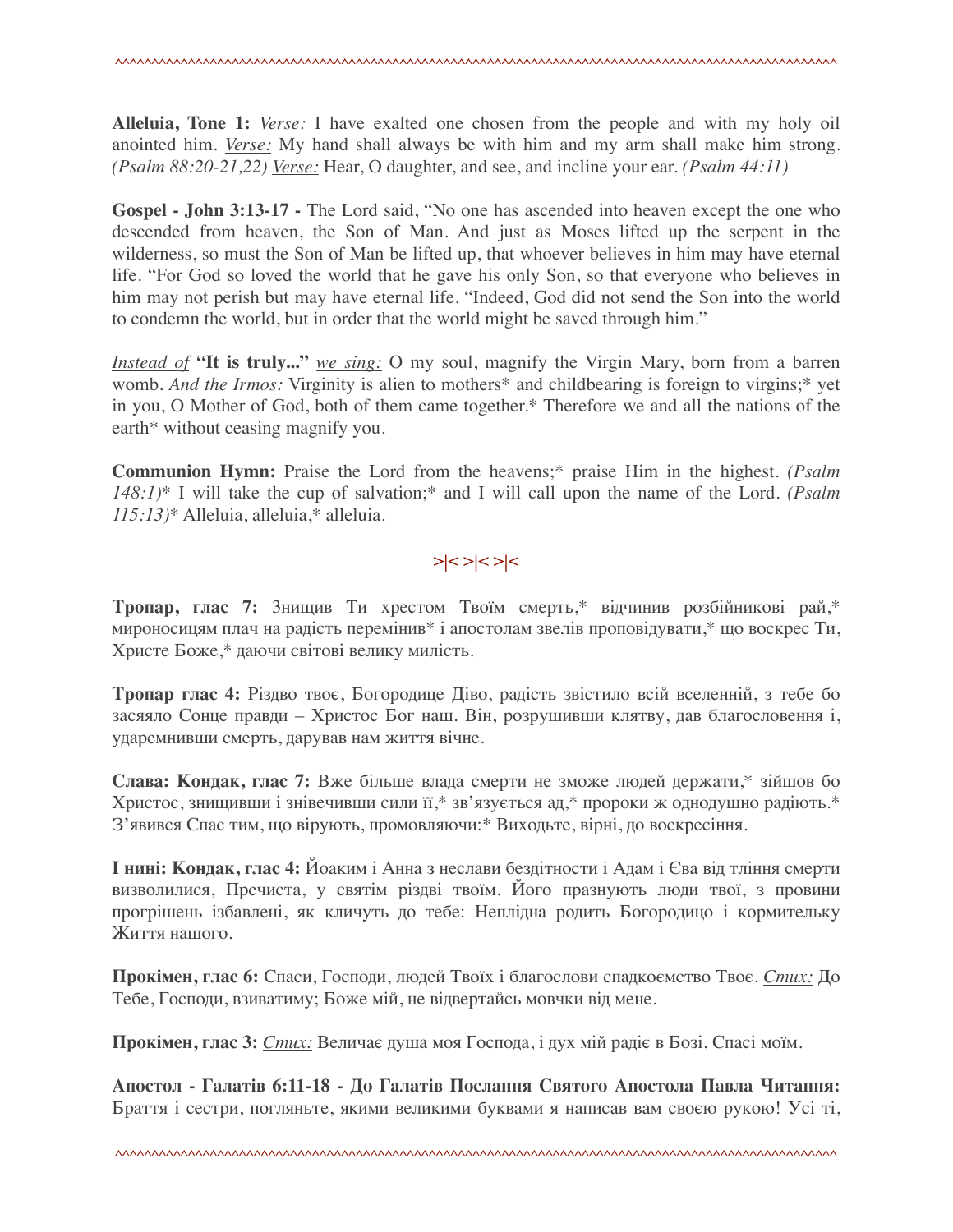хто бажає хвалитися тілом, змушують вас обрізуватись, щоб тільки вони не були переслідувані за хреста Христового. Бо навіть і ті, хто обрізується, самі не зберігають Закона, а хочуть, щоб ви обрізувались, щоб хвалитися їм вашим тілом. А щодо мене, то нехай нічим не хвалюся, хіба тільки хрестом Господа нашого Ісуса Христа, що ним розп'ятий світ для мене, а я для світу. Бо сили немає ані обрізання, ані необрізання, а створіння нове. А всі ті, хто піде за цим правилом, мир та милість на них, і на Ізраїля Божого! Зрештою, хай ніхто не турбує мене, бо ношу я Ісусові рани на тілі своїм! Благодать Господа нашого Ісуса Христа нехай буде з духом вашим, браття! Амінь.

**Алилуя, глас 1:** *Стих:* Возніс я вибраного з людей Моїх, єлеєм святим Моїм помазав його. *Стих:* Бо рука Моя заступить його і рам'я моє укріпить його. *Стих:* Слухай, дочко, споглянь, і прихили вухо твоє.

**Євангеліє - Івана 3:13-17 -** Сказав Господь: "Ніхто не ввійшов у небо, крім того, хто зійшов з неба: Син Чоловічий! Тож так, як Мойсей змія підняв у пустині, – так треба Синові Чоловічому бути піднесеним, щоб кожен, хто вірує у нього, жив життям вічним. Бог бо так полюбив світ, що Сина свого Єдинородного дав, щоб кожен, хто вірує в нього, не загинув, а жив життям вічним. Бо не послав Бог у світ Сина світ засудити, лише ним – світ спасти".

*Замість* **"Достойнo"** *співаємо:* Величай, душе моя, з неплідної народжену Діву Марію. *І далі Ірмос:* Чуже матерям дівство і чудне дівам дітородження. На тобі, Богородице, обоє довершилось. Тому тебе ми, всі племена землі, безустанно величаємо.

**Причасний:** Хваліте Господа з небес,\* хваліте Його на висотах. Я підніму чашу спасіння і прикличу ім'я Господнє. Алилуя, алилуя, алилуя!

## PRAYER DURING THE CORONAVIRUS OUTBREAK



Jesus Christ, you travelled through towns and villages "curing every disease and illness." At your command, the sick were made well. Come to our aid now, in the midst of the global spread of the coronavirus, that we may experience your healing love.

Heal those who are sick with the virus. May they regain their strength and health through quality medical care.

Heal us from our fear, which prevents nations from working together and neighbours from helping one another.

Heal us from our pride, which can make us claim invulnerability to a disease that knows no borders.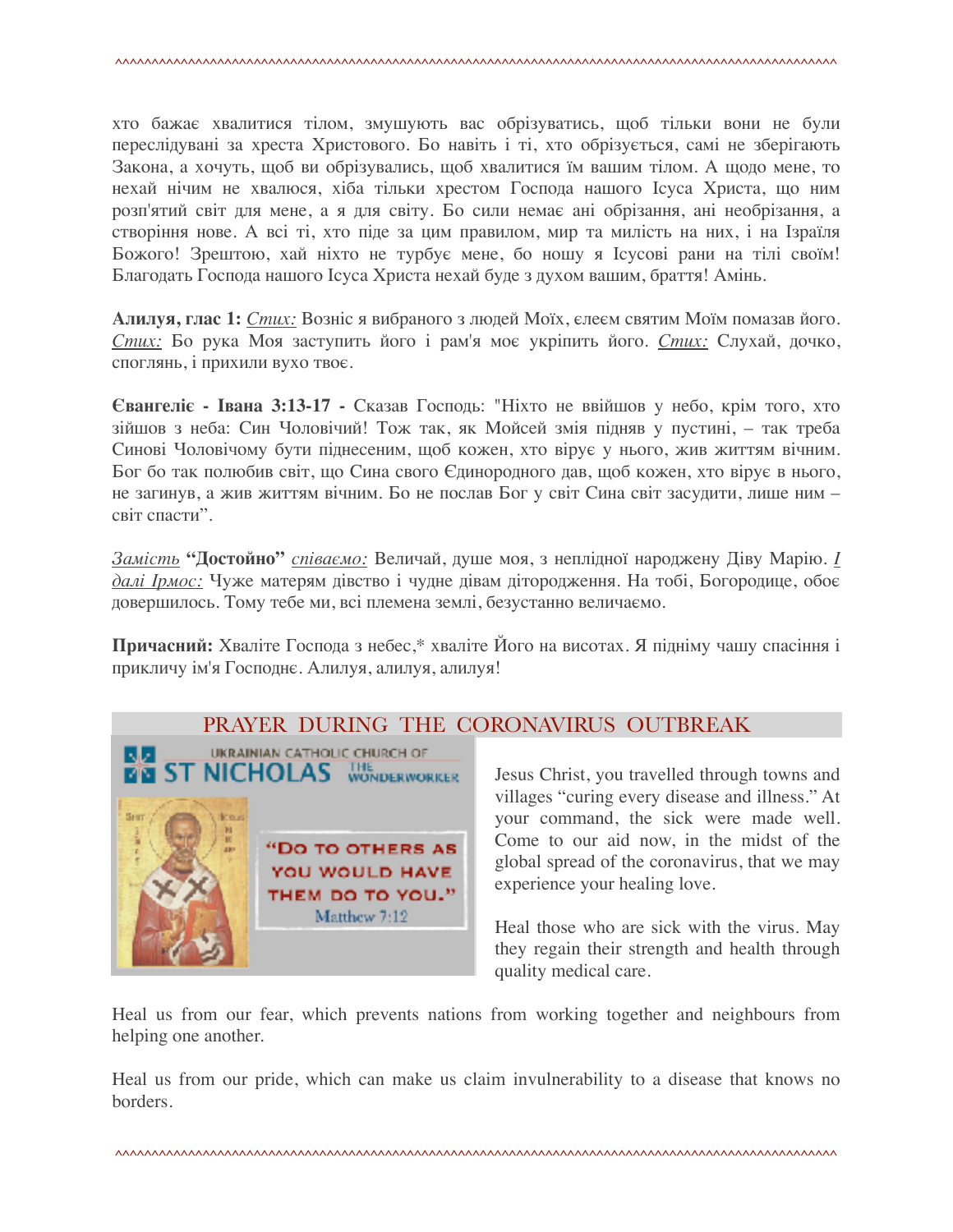Stay by our side in this time of uncertainty and sorrow. Be with those who have died from the virus. May they be at rest with you in your eternal peace. Be with the families of those who are sick or have died. As they worry and grieve, defend them from illness and despair. May they know your peace. Be with the doctors, nurses, researchers and all medical professionals who seek to heal and help those affected and who put themselves at risk in the process. May they know your protection and peace. Be with our priests and spiritual care givers. May they know that they are loved and cared for.

Be with the leaders of all nations. Give them the foresight to act with charity and true concern for the well-being of the people they are meant to serve. Give them the wisdom to invest in longterm solutions that will help prepare for or prevent future outbreaks. May they know your peace, as they work together to achieve it on earth.

Whether we are home or abroad, surrounded by many people suffering from this illness or only a few, Jesus Christ, stay with us as we endure and mourn, persist and prepare. In place of our anxiety, give us your peace.

For You are a God of mercy, kindness, and love, and we glorify You, Father, Son, and Holy Spirit, now and for ever and ever. Amen.

#### **>|< >|< >|<**

#### **МОЛИТВА ПІД ЧАС СПАЛАХУ КОРОНАВІРУСУ**

Ісусе Христе, ти подорожував по містах і селах, оздоровлюючи від хвороб і немочей. За Твоїм повелінням хворі видужували. У час пандемії коронавірусу повели цій хворобі відступити, щоб ми відчули Твою оздоровлюючу любов.

Вилікуй тих, хто хворий вірусом. Нехай вони відновлять свої сили та здоров'я завдяки якісній медичній допомозі.

Вилікуй нас від нашого страху, який заважає націям спільно працювати та сусідам допомагати один одному.

Вилікуй нас від нашої гордості, яка може змусити нас претендувати на невразливість до захворювання, що не знає меж.

Залишайся поруч у цей час невизначеності та смутку. Будь з тими, хто помер від вірусу. Нехай вони спочивають з Тобою у вічному спокої. Будь з родинами тих, хто хворий або помер, коли вони турбуються і сумують, захищай їх від хвороб і відчаю. Нехай вони знають Твій спокій.

Будь з лікарями, медсестрами, дослідниками та всіми медичними працівниками, котрі прагнуть вилікувати та допомогти постраждалим та, котрі піддають себе ризику в своїй праці. Нехай вони знають Твій захист і спокій.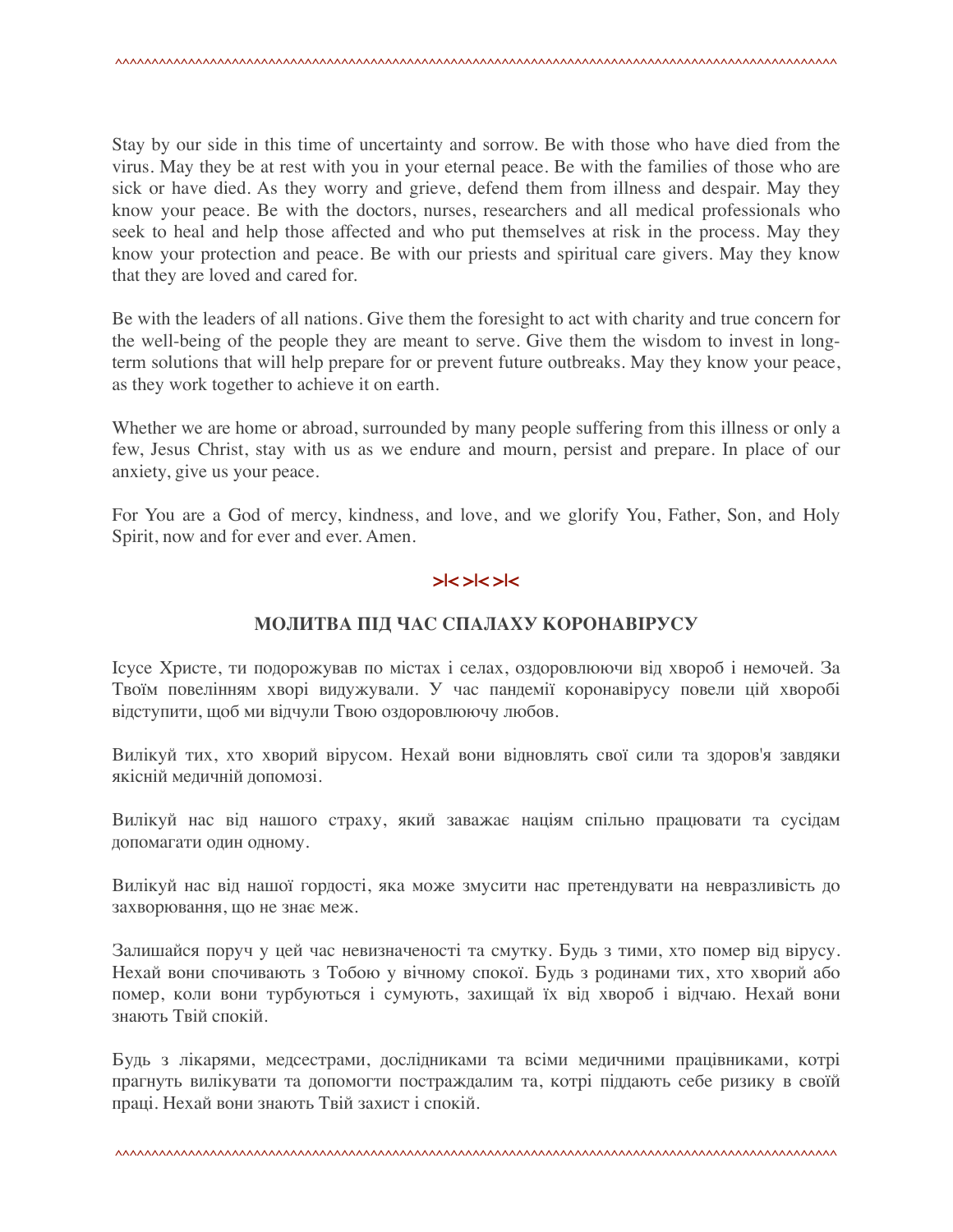Будь з нашими священиками та духовними опікунами. Нехай вони знають, що їх люблять і піклуються про них.

Будь з лідерами всіх націй. Дай їм передбачення діяти милосердно та зі справжньою турботою про добробут людей, котрим вони призначені служити. Надай їм мудрості інвестувати у довгострокові рішення, які допоможуть підготуватися або запобігти майбутнім спалахам. Нехай вони пізнають Твій мир, коли разом працюють над досягненням його на землі.

Будь ми вдома чи за кордоном, в оточенні багатьох людей, які страждають цією хворобою, або наодинці, Ісусе Христе, залишайтеся з нами, коли ми терпимо і сумуємо. Замість нашої тривоги дай нам спокій.

Бо Ти - Бог милосердя, доброта та любов, і ми прославляємо Тебе, Отця, і Сина, і Святого Духа, нині, і повсякчас, і на віки вічні. Амінь.

### PASSING OF BISHOP SEVERIAN YAKYMYSHYN, OSBM (1930-2021)



Most Rev. Severian Yakymyshyn, OSBM, Bishop Emeritus of the Eparchy of New Westminster, reposed in the Lord on September 6, 2021, in Vancouver, BC.

Bishop Severian was in his 92nd year of life, 75th year of monastic life, 67th year of priestly service, and 27th year of episcopal ministry.

#### **Funeral arrangements:**

Wednesday, September 15 7:00 pm Monastic/Priestly Parastas Holy Eucharist Cathedral, New Westminster, BC

Thursday, September 16 10:00 am Funeral Divine Liturgy Protection of the Blessed Virgin Mary Parish (St Mary's), Vancouver, BC

Interment to follow at Saints Peter and Paul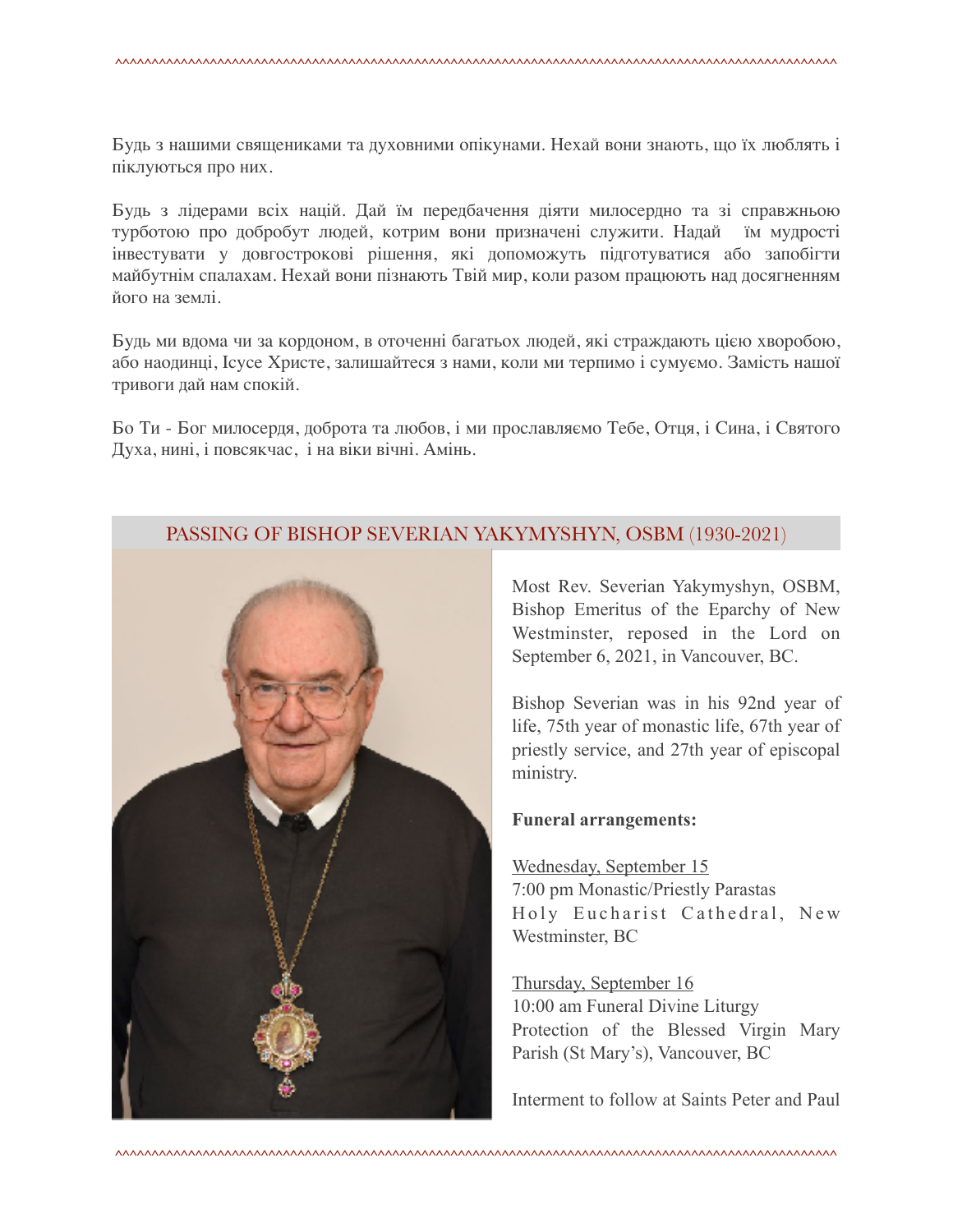Parish Cemetery, Mundare, AB (to be preceded by funeral Divine Liturgy). Date and time to be determined – details to follow.

Grant O Lord eternal life to your servant Bishop Severian! Вічная Пам'ять!

### CIRCUMCISION AND BAPTISM: COVENANT SIGNS *(Galatians 6:11-18)*

 St Paul found that Christians in Corinth seemed unaware of the connection of the Eucharist to the saving passion and resurrection of Christ. He described how the Lord instituted the Eucharist (1 Cor 15: 23ff.), then warned against an unworthy reception of it.

 St Paul prescribed that the Corinthians should prepare themselves for the Eucharist: "Let a man examine himself and so let him eat..." (v.28). Otherwise he would be guilty of "not discerning the Lord's body" (v. 29). The Corinthians' "rite of preparation" was to share the agape meal in a spirit of mutual love as a sign that the community was one in fact as well as in name. This was in the spirit of Christ's admonition, "If you bring your gift to the altar and there remember that your brother has something against you, leave your gift there before the altar and go your way. First be reconciled to your brother, and then come and offer your gift" (Mt 5:23-24).

 The Corinthians misunderstood what this practice was supposed to mean. Instead of sharing the fruits of the earth to prepare for sharing the Heavenly Bread, the meal became a sign of exclusion – "This is *my* steak – you eat your jerky" – rather than of mutual love. In our Byzantine Liturgy mutual love is also a precondition for the celebration of the Eucharist. In the rite of peace before the anaphora the deacon proclaims "Let us love one another so that with one mind we may confess..." Also like the Corinthians we often miss the point of this rite. We say the words but do not act on them.

 Over the centuries other practices have come to be associated with a worthy reception of the Eucharist in the apostolic Churches:

- *Repentance and Confession*: dealing with our sinfulness prepares us to experience the saving presence of Christ in the Divine Liturgy.
- *Fasting*: affirming that we are called to live "*not by bread alone*" (Mt 4:4) heightens our awareness that Christ is our true spiritual food. Traditionally we fast from midnight before a morning Liturgy and several hours before an evening celebration.
- *The Service of Preparation*: a canon of preparation is often read the night before receiving Communion. The service of preparation in the morning helps us focus on what will be the highpoint of our day.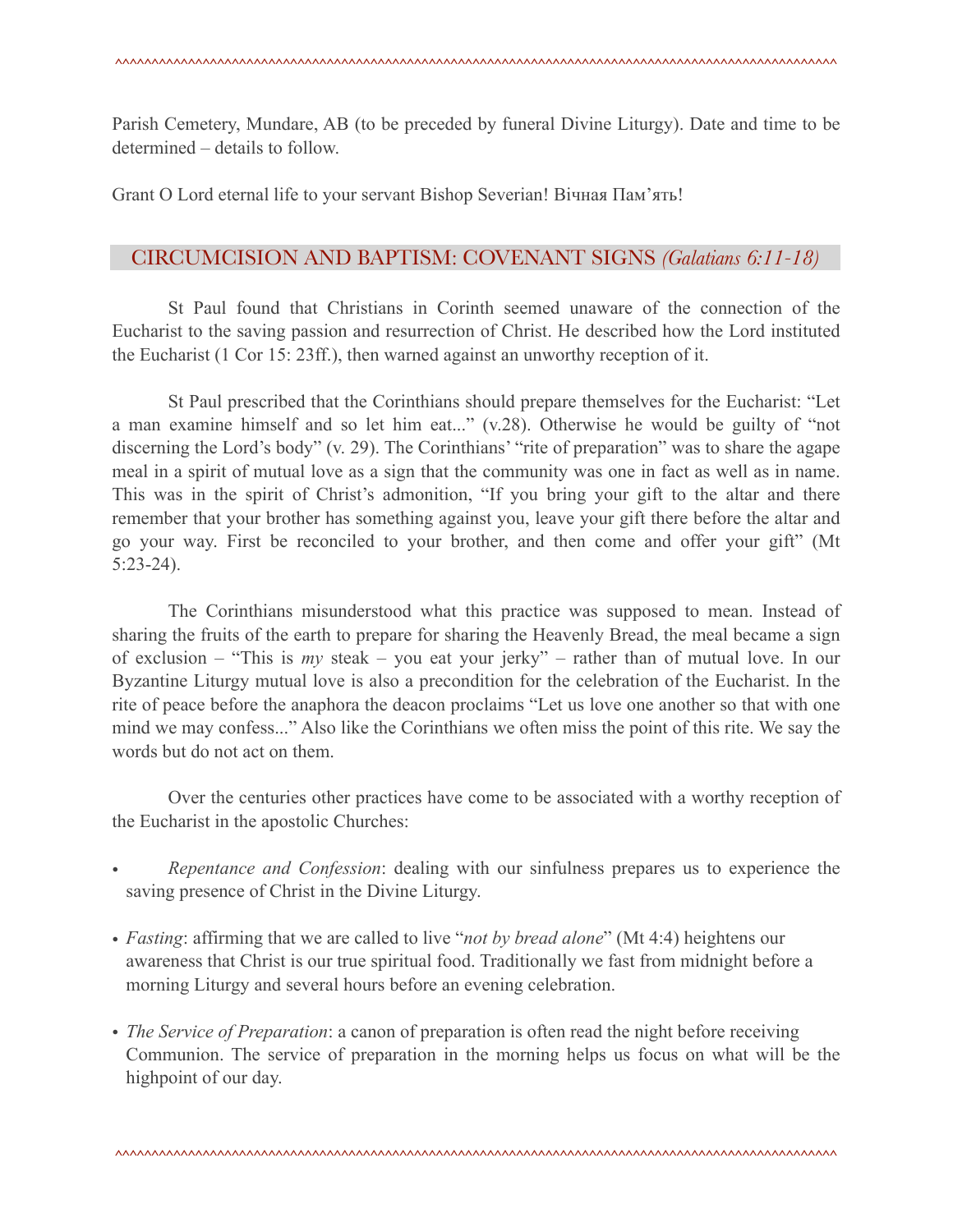All these practices aim at reminding us of what the Eucharist really means: union with Christ in His Body, the Church.

#### **Taking a Stand (Galatians 6:11-18)**

*"As many as desire to make a good showing in the flesh, these would compel you to be circumcised, only that they may not suffer persecution for the cross of Christ"* (Gal 6:12).

 We know from several of his epistles how adamant St. Paul was against obliging Christians to keep the prescriptions of the Torah – circumcision, the dietary rules and the like. In the Epistle to the Galatians we see one reason why some new Christians proposed keeping them: they wanted to fit in with the Jewish community in order to avoid persecution.

 First persecutors of this new community, the followers of Jesus, were Jews. Paul himself had been one of the most dedicated. The Acts of the Apostles describes his zeal in combating them. *"Saul, still breathing threats and murder against the disciples of the Lord, went to the high priest and asked letters from him to the synagogues of Damascus, so that if he found any who were of the Way, whether men or women, he might bring them bound to Jerusalem"* (Acts 9:1). By being circumcised, keeping the Torah rules and not mingling with Gentiles, some Jewish followers of Jesus felt that the opposition of the more fervent Jews would be muted.

 St Paul approached the issue from the other side. The message of the Gospel was that neither the Torah nor the Temple saved; only faith in the Lord Jesus. If believers in Jesus continued to observe these Jewish practices, he argued, it is the Gospel message which would be muffled. People would no longer see Christ as "*the Way, the Truth and the Life*" (Jn 14:6), the only way to the Father. The unique saving role of Christ in God's plan would be forgotten.

#### **The Practice of Fitting In**

 Christians throughout the history of the Church have found themselves is situations where they were eyed with distaste. Christians were considered outsiders at best or traitors at worst if they did not conform to the religious or ethical practices of the majority. The choice believers had in such cases has always been either to confront the majority by upholding their faith in Christ, to adopt the religion of the majority or to attempt a compromise: to keep their faith privately while seemingly observing non-Christian practices.

 For the first three centuries of Christianity (the Roman era) Christians were suspected of superstitious practices corroding the fabric of the empire. They refused to take part in the state ceremonies honoring the gods and held secret rites behind closed doors. Their neglect of the ancient gods, many believed, would bring disaster on the empire.

 When confronted, some Christians resisted and upheld their faith. They are revered today as martyrs or confessors. Others renounced their faith, offering sacrifices to the Roman gods or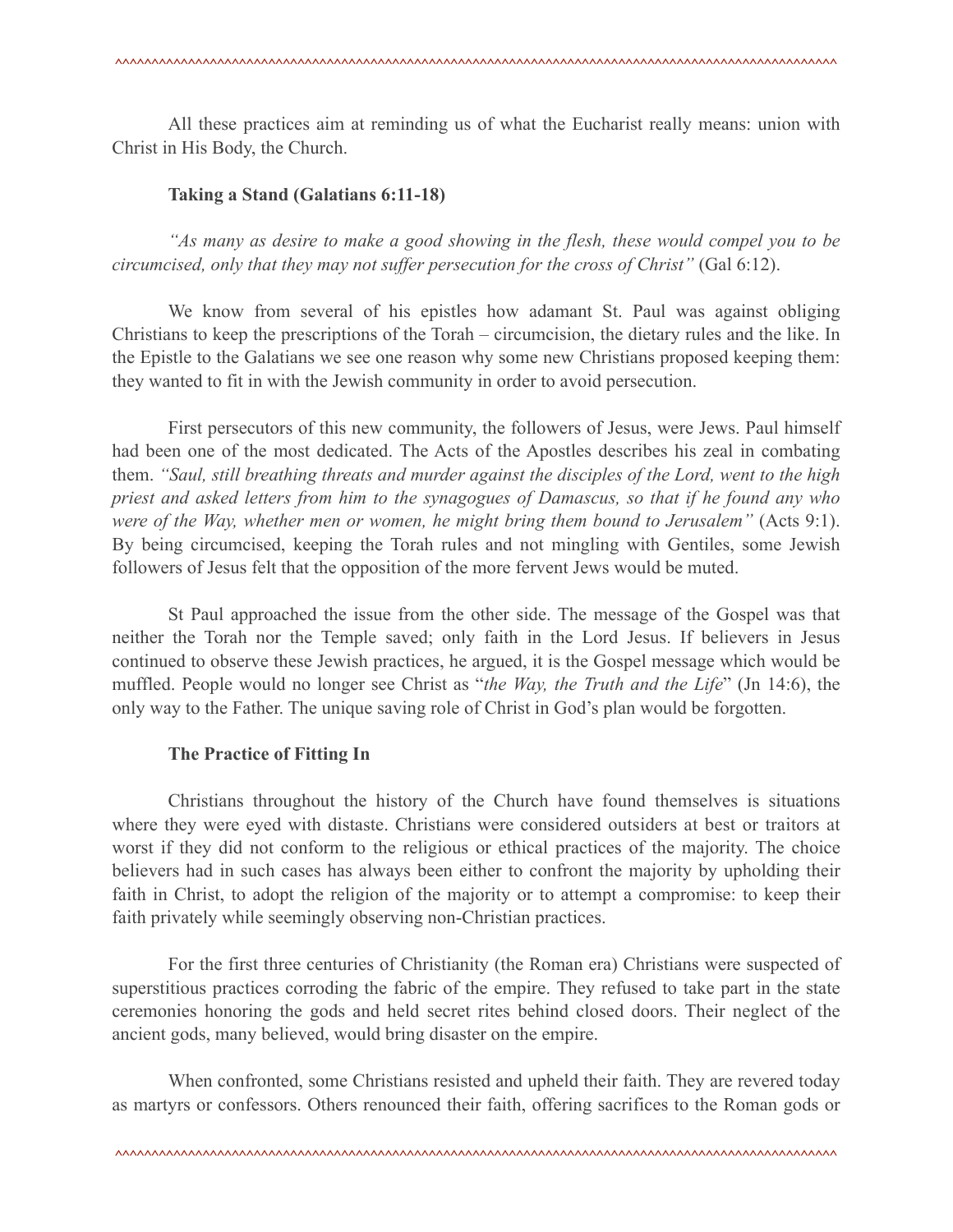burning incense before their statues. Still others found ways of seeming to fit in. Some signed certificates stating that they honored the gods. In one such document which survived the author says, *"I have always continued to sacrifice and show reverence to the gods; and now in your presence I have poured a libation and sacrificed, eating some of the sacrificial meat. I request you to certify this for me..."* Often no sacrifices were actually offered; such documents were simply bought by bribing the officials. Other Christians went into hiding until the danger passed.

 When the first empire-wide persecution of Christians came to an end in 260, many of those who had sacrificed or bought certificates returned to the Church. Christians did not agree on whether or how they should be received. Most Churches received these people back but with varying penalties. In some places those who had actually offered sacrifices were received as penitents who would only receive absolution and Communion on their deathbeds. Those who had obtained certificates without actually offering sacrifices were to remain as penitents for two years. Those who had betrayed other believers or who had handed over the Church's Scriptures or holy vessels to be destroyed received additional penances before being readmitted to Communion.

 In the Middle East and throughout the Ottoman Empire communities of "Crypto" or "Hidden" Christians arose. These people seemingly converted to Islam while adhering to Christian practices in secret. Many of these communities survived until the dawn of the modern era. There are reportedly still Crypto-Armenian Christians in Turkey and Crypto-Christian groups of Greeks, Latins, and Maronites in Turkish-dominated parts of Cyprus.

 Perhaps the most famous Crypto-Christians are the *Kakure Kirishitan* of Japan who found ways of adapting and concealing their faith during persecutions in the seventeenth century. Images of Christ and the saints were transformed to look like Buddhist figures and prayers were adapted to sound like Buddhist chants. Some 30,000 of these secret Christians emerged in the nineteenth century when religious freedom was restored. Most renounced any syncretistic practices and rejoined the Catholic Church.

### THE UNIVERSAL EXALTATION OF THE PRECIOUS CROSS *(September 14)*

 The Feast of the Exaltation is in honour of the Cross of Christ. In remembrance of the suffering and death of Christ on the Cross, the day is one of strict fasting. The origin of this feast is found in the reign of Constantine the Great (fourth century), who erected the Church of the Resurrection on the sites where the Tomb and Golgotha were.

 However, in the beginning of the second century, Emperor Hadrian, who was against both Judaism and Christianity, decided to destroy traces of both religions by levelling Golgotha, filling in the Tomb and building a temple to Venus in its place.